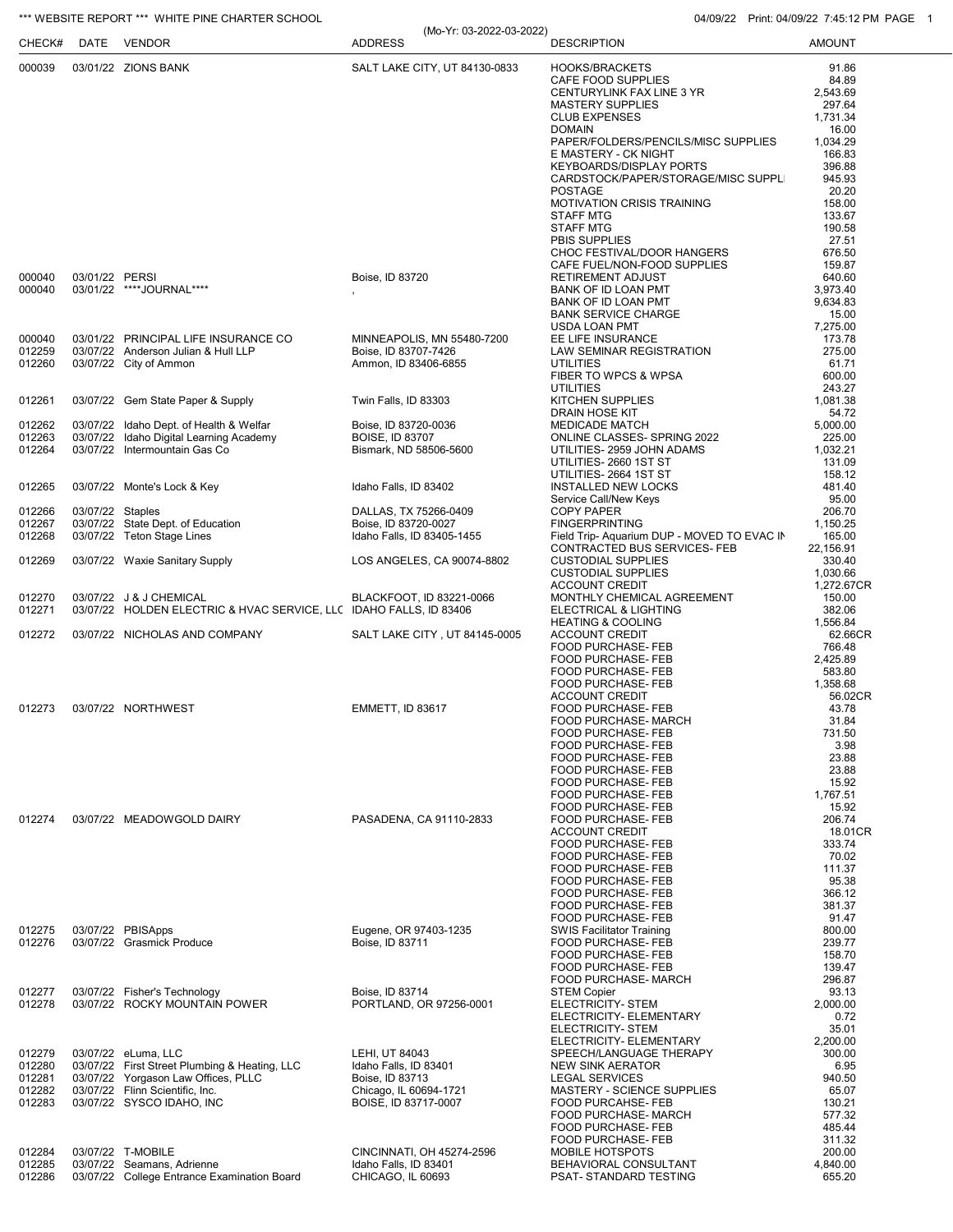## \*\*\* WEBSITE REPORT \*\*\* WHITE PINE CHARTER SCHOOL **CHARTER SCHOOL** 04/09/22 Print: 04/09/22 Print: 04/09/22 7:45:12 PM PAGE 2

| CHECK#           |                  | DATE VENDOR                                                         | (Mo-Yr: 03-2022-03-2022)<br><b>ADDRESS</b>    | <b>DESCRIPTION</b>                                                             | $1.111111. 0 + 10012221.7011211111$<br><b>AMOUNT</b> |
|------------------|------------------|---------------------------------------------------------------------|-----------------------------------------------|--------------------------------------------------------------------------------|------------------------------------------------------|
| 012287           |                  | 03/07/22 RS Services, LLC.                                          | Idaho Falls, ID 83401                         | BROADBAND & IT ADMINISTRATION                                                  | 2,552.00                                             |
| 012288           |                  | 03/07/22 MACKENZIE, STACY                                           |                                               | REIMBURSE FOR SCHOOL SUPPLIES                                                  | 26.99                                                |
| 012289<br>012290 |                  | 03/07/22 WILSON, ADAM<br>03/07/22 SHELMAN, LAUNIE                   |                                               | REIMBURSE- PE & TREBUCHET SUPPLIES<br>REIMBURSE-TIRES LES SCHWAB VEHICLE N     | 115.03<br>235.14                                     |
| 012291           |                  | 03/07/22 ALTURAS PREPARATORY ACADEMY                                | IDAHO FALLS, ID 83404                         | Reimburse- Transportation RFP Bid                                              | 54.69                                                |
| 012292<br>012294 |                  | 03/07/22 HOAGLAND, ANGEL<br>03/07/22 Taylor's Crossing Public Chart | Idaho Falls, ID 83401                         | <b>REIMBURSE FOR MARKETING SUPPLIES</b><br>REIMB: PARAPRO PRAXIS TEST          | 69.61<br>55.00                                       |
| 012295           |                  | 03/07/22 3-D FIRE PROTECTION                                        | IDAHO FALLS, ID 83405                         | ANNUAL FIRE SPRINKLER INSPECTION                                               | 591.00                                               |
| 012314           |                  | 03/16/22 Blue Cross of Idaho                                        | Boise, ID 83707                               | HEALTH BENEFITS - 032022                                                       | 4,684.36                                             |
|                  |                  |                                                                     |                                               | HEALTH BENEFITS - 032022<br>HEALTH BENEFITS - 032022                           | 525.27<br>1,575.81                                   |
|                  |                  |                                                                     |                                               | HEALTH BENEFITS - 032022                                                       | 1,050.54                                             |
|                  |                  |                                                                     |                                               | HEALTH BENEFITS - 032022<br>DENTAL BENEFIT - 032022                            | 8,040.57<br>210.32                                   |
|                  |                  |                                                                     |                                               | DENTAL BENEFIT - 032022                                                        | 451.87                                               |
|                  |                  |                                                                     |                                               | HEALTH BENEFITS - 032022                                                       | 3,155.50                                             |
|                  |                  |                                                                     |                                               | DENTAL BENEFIT - 032022<br>HEALTH BENEFITS - 032022                            | 1,050.54<br>1,088.66                                 |
|                  |                  |                                                                     |                                               | HEALTH BENEFITS - 032022                                                       | 8,871.44                                             |
| 012315<br>012316 | 03/16/22 Ideacom | 03/16/22 City of Ammon                                              | Ammon, ID 83406-6855<br>Idaho Falls, ID 83403 | FIBER TO WPCS & WPSA<br>PHONE SERVICES- STEM MAY                               | 600.00<br>438.88                                     |
|                  |                  |                                                                     |                                               | PHONE SERVICES- ELEM APRIL                                                     | 701.66                                               |
|                  |                  |                                                                     |                                               | PHONE SERVICES- STEM APRIL                                                     | 438.88                                               |
| 012317           |                  | 03/16/22 Internal Revenue Service                                   | Ogden, UT 84201-0039                          | PHONE SERVICES- ELEM MAY<br>FICA - EMP. SHARE - 032022                         | 701.66<br>301.50                                     |
|                  |                  |                                                                     |                                               | M/CARE - EMP. SHARE - 032022                                                   | 727.36                                               |
|                  |                  |                                                                     |                                               | M/CARE - EMP. SHARE - 032022<br>M/CARE - EMP. SHARE - 032022                   | 261.26<br>606.45                                     |
|                  |                  |                                                                     |                                               | FICA - EMP. SHARE - 032022                                                     | 903.00                                               |
|                  |                  |                                                                     |                                               | FICA - EMP. SHARE - 032022                                                     | 84.78                                                |
|                  |                  |                                                                     |                                               | M/CARE - EMP. SHARE - 032022<br>FICA BENEFIT - 032022                          | 594.72<br>6,391.01                                   |
|                  |                  |                                                                     |                                               | FICA - EMP. SHARE - 032022                                                     | 6,353.28                                             |
|                  |                  |                                                                     |                                               | FICA - EMP. SHARE - 032022                                                     | 349.28                                               |
| 012318           |                  | 03/16/22 Peaks to Plains Therapy Svc                                | <b>AMMON, ID 83406</b>                        | FICA - EMP. SHARE - 032022<br>OT THERAPY SERVICES                              | 3,476.32<br>270.00                                   |
| 012319           | 03/16/22 PERSI   |                                                                     | Boise, ID 83720                               | PERSI EMP - 032022                                                             | 780.08                                               |
|                  |                  |                                                                     |                                               | PERSI EMP - 032022                                                             | 144.66                                               |
|                  |                  |                                                                     |                                               | PERSI EMP - 032022<br>PERSI EMP - 032022                                       | 1,486.73<br>118.56                                   |
|                  |                  |                                                                     |                                               | PERSI EMP - 032022                                                             | 932.75                                               |
|                  |                  |                                                                     |                                               | <b>PERSI EMP - 032022</b><br>PERSI EMP - 032022                                | 7,352.58<br>704.46                                   |
|                  |                  |                                                                     |                                               | PERSI EMP - 032022                                                             | 487.55                                               |
|                  |                  |                                                                     |                                               | PERSI EMP - 032022                                                             | 4,981.33                                             |
|                  |                  |                                                                     |                                               | PERSI EMP - 032022<br>PERSI EMP - 032022                                       | 558.39<br>9,676.24                                   |
| 012320           |                  | 03/16/22 CENTURY LINK                                               | Phoenix, AZ 85062-2956                        | FAX MONTHLY FEES- ELEM ACCT 208522445                                          | 96.75                                                |
|                  |                  |                                                                     |                                               | FAX MONTHLY FEES- ELEM ACCT 208522445<br>FAX MONTHLY FEES- ELEM ACCT 208522320 | 96.75<br>82.66                                       |
| 012321           |                  | 03/16/22 Waxie Sanitary Supply                                      | LOS ANGELES, CA 90074-8802                    | <b>MAINTENANCE SUPPLIES</b>                                                    | 1,530.00                                             |
| 012322           |                  | 03/16/22 VSP VISION INSURANCE                                       | LOS ANGELES, CA 90074-2430                    | VISION BENEFIT - 032022                                                        | 61.23                                                |
|                  |                  |                                                                     |                                               | VISION BENEFIT - 032022<br>VISION BENEFIT - 032022                             | 6.22<br>12.44                                        |
|                  |                  |                                                                     |                                               | VISION BENEFIT - 032022                                                        | 92.38                                                |
|                  |                  |                                                                     |                                               | VISION BENEFIT - 032022<br>VISION BENEFIT - 032022                             | 12.44<br>2.48                                        |
|                  |                  |                                                                     |                                               | VISION BENEFIT - 032022                                                        | 37.19                                                |
|                  |                  |                                                                     |                                               | VISION BENEFIT - 032022                                                        | 5.35                                                 |
|                  |                  |                                                                     |                                               | VISION BENEFIT - 032022<br>VISION BENEFIT - 032022                             | 7.40<br>18.66                                        |
|                  |                  |                                                                     |                                               | VISION BENEFIT - 032022                                                        | 110.09                                               |
| 012323           |                  | 03/16/22 DAVID VAUGHN<br>03/16/22 Smith, Heather                    | ABERDEEN, ID 83210                            | PSYCHOLOGICAL SERVICES                                                         | 375.00<br>74.19                                      |
| 012324<br>012325 |                  | 03/16/22 River Valley Properties, LLC                               | Ammon, ID 83406<br>Ammon, ID 83401-4500       | REIMBURSE FOR STEM DAY SUPPLIES<br>CAM ADJUST 2021 - 2660                      | 618.74                                               |
|                  |                  |                                                                     |                                               | 2664 LEASE PROPERTY JAN-MAR 2022                                               | 455.46                                               |
|                  |                  |                                                                     |                                               | 2660 LEASE PROPERTY JAN-MAR 2022<br>2664 LEASE PROPERTY MAY 2022               | 240.75<br>6,111.50                                   |
|                  |                  |                                                                     |                                               | 2660 LEASE PROPERTY APR 2022                                                   | 2,425.33                                             |
|                  |                  |                                                                     |                                               | 2660 LEASE PROPERTY MAY 2022                                                   | 2,425.33                                             |
|                  |                  |                                                                     |                                               | 2664 LEASE PROPERTY APR 2022<br>CAM ADJUST 2021 - 2664                         | 6,111.50<br>2,427.53                                 |
| 012326           |                  | 03/16/22 Flinn Scientific, Inc.                                     | Chicago, IL 60694-1721                        | <b>STEM DAY SUPPLIES</b>                                                       | 172.20                                               |
| <b>ELECT</b>     |                  | 03/31/22 ****JOURNAL****                                            |                                               | MOVE SPED SALARY TO ARPA SPED<br>MOVE SPED SALARY TO ARPA SPED                 | 6,778.36<br>518.54CR                                 |
|                  |                  |                                                                     |                                               | MOVE SPED SALARY TO ARPA SPED                                                  | 518.54                                               |
|                  |                  |                                                                     |                                               | MOVE BLDG SAL TO MAINT SAL JAN-MAR                                             | 7,152.00CR                                           |
|                  |                  |                                                                     |                                               | MOVE BLDG SAL TO MAINT SAL JAN-MAR<br>MOVE BLDG SAL TO MAINT SAL JAN-MAR       | 1,136.00CR<br>7,152.00                               |
|                  |                  |                                                                     |                                               | MOVE BLDG SAL TO MAINT SAL JAN-MAR                                             | 1,136.00                                             |
|                  |                  |                                                                     |                                               | ELEM TEACHER - 032022                                                          | 76,126.36                                            |
|                  |                  |                                                                     |                                               | ELEM CLASSIFIED - 032022<br>ELEM CLASSIFIED SUB - 032022                       | 5,432.05<br>1,087.92                                 |
|                  |                  |                                                                     |                                               | ELEM TEACHER SUB - 032022                                                      | 4,004.76                                             |
|                  |                  |                                                                     |                                               | ELEM LITERACY - 032022<br>SECON TEACHER - 032022                               | 4,746.57<br>43,666.09                                |
|                  |                  |                                                                     |                                               | SECON CLASSIFIED SUB - 032022                                                  | 230.45                                               |
|                  |                  |                                                                     |                                               | SECON CLASSIFIED - 032022                                                      | 3,674.18                                             |
|                  |                  |                                                                     |                                               | SECON TEACHER SUB - 032022<br>SPED MOE - 032022                                | 1,085.41<br>4,083.34                                 |
|                  |                  |                                                                     |                                               | ADMIN CERT - 032022                                                            | 63,479.19                                            |
|                  |                  |                                                                     |                                               | ADMIN CLASSIFIED - 032022                                                      | 23,349.49                                            |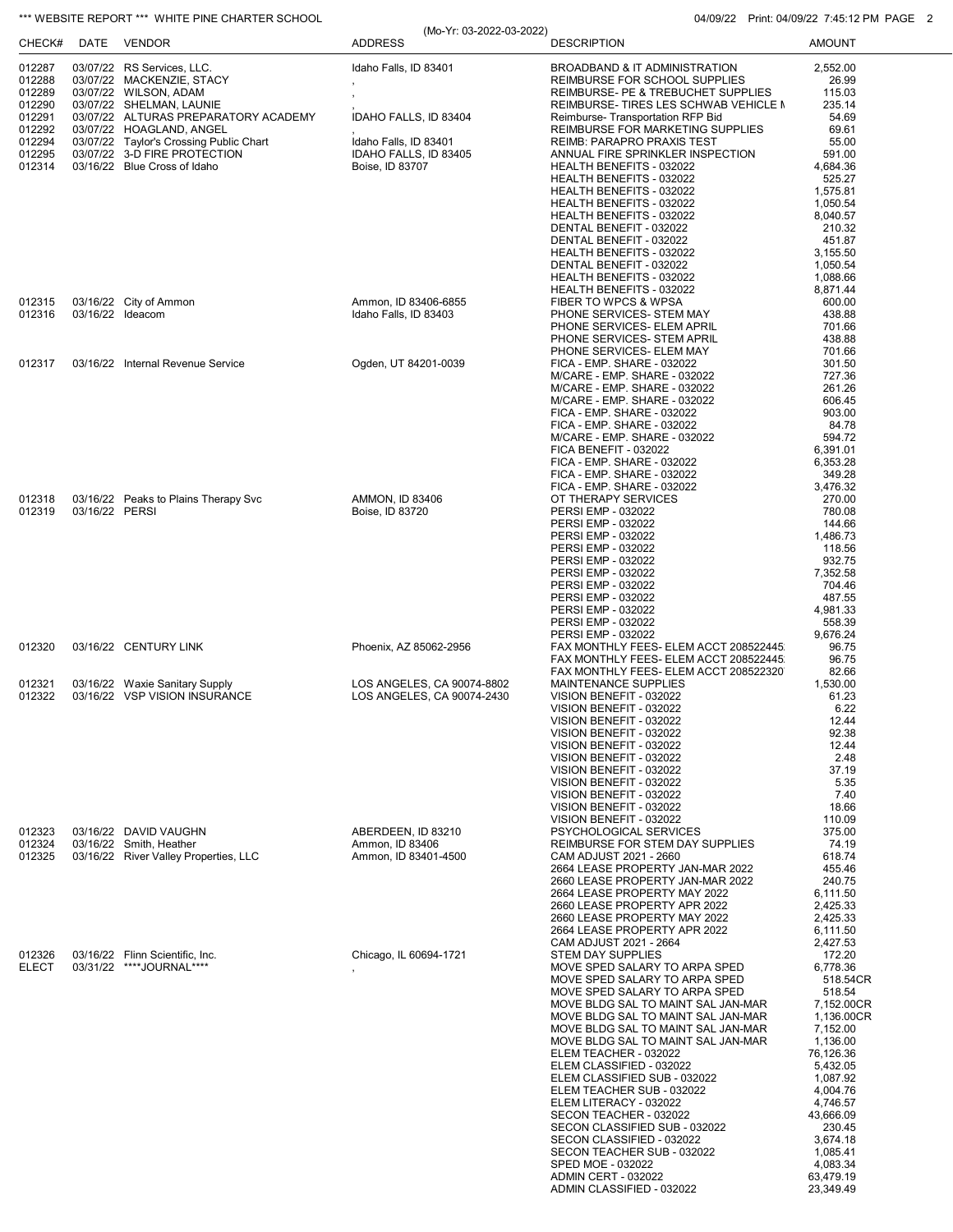| *** WEBSITE REPORT *** WHITE PINE CHARTER SCHOOL |      |        |         |                          |                               | 04/09/22 Print: 04/09/22 7:45:12 PM PAGE 3 |  |
|--------------------------------------------------|------|--------|---------|--------------------------|-------------------------------|--------------------------------------------|--|
| CHECK#                                           | DATE | VENDOR | ADDRESS | (Mo-Yr: 03-2022-03-2022) | <b>DESCRIPTION</b>            | <b>AMOUNT</b>                              |  |
|                                                  |      |        |         |                          | BUILDING CARE - 032022        | 9.546.18                                   |  |
|                                                  |      |        |         |                          | ESSER III ARPA - 032022       | 7.811.92                                   |  |
|                                                  |      |        |         |                          | TITLE I - 032022              | 1.090.82                                   |  |
|                                                  |      |        |         |                          | SPED IDEA - 032022            | 3.415.22                                   |  |
|                                                  |      |        |         |                          | MEDICAID SUB - 032022         | 332.63                                     |  |
|                                                  |      |        |         |                          | <b>MEDICAID - 032022</b>      | 12.978.73                                  |  |
|                                                  |      |        |         |                          | FOOD SERVICE - 032022         | 8.581.18                                   |  |
|                                                  |      |        |         |                          | MOVE SPED SALARY TO ARPA SPED | 6.778.36CR                                 |  |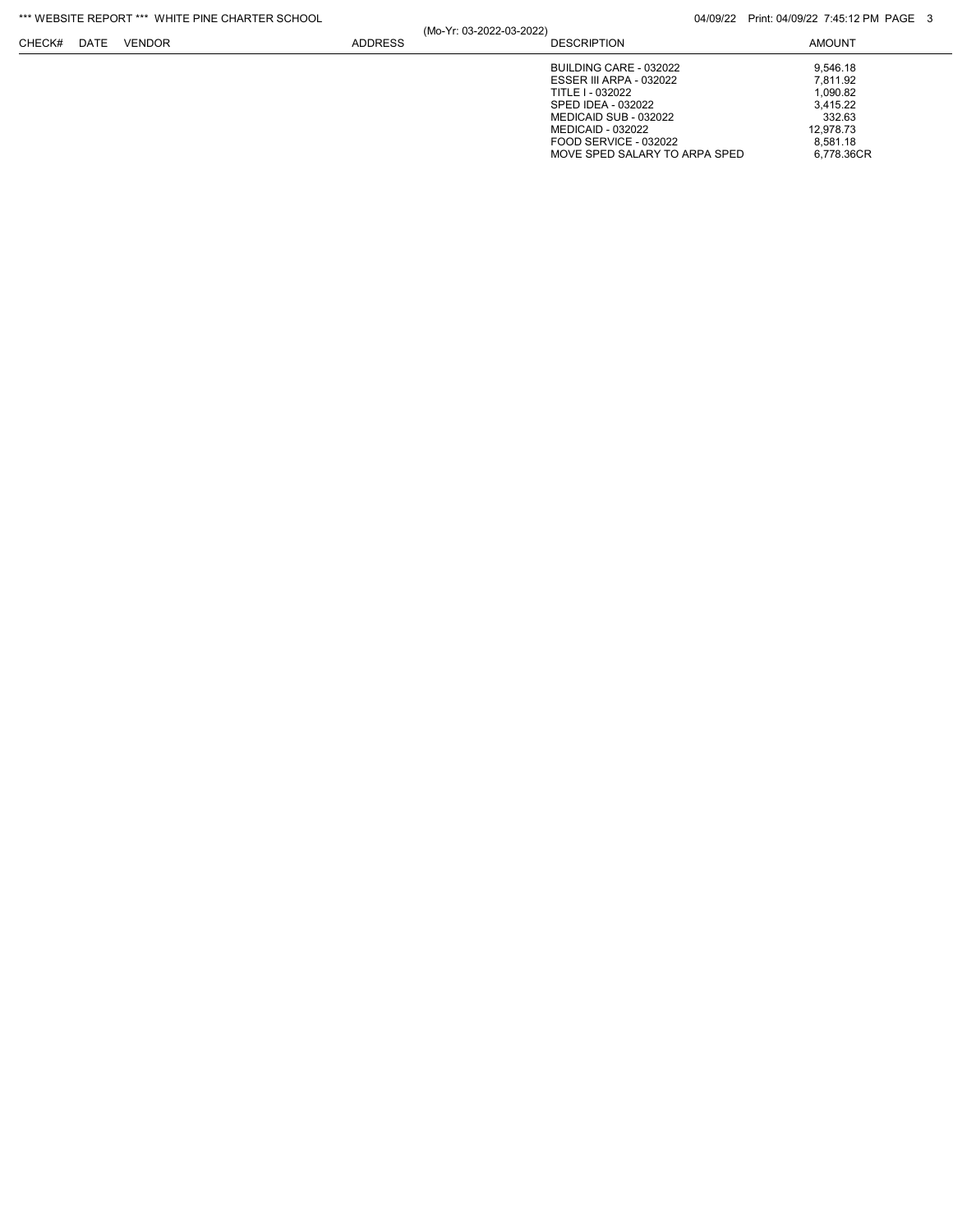| CHECK# DATE | <b>NAME</b>                                                                 | <b>GROSS PAY</b>     |
|-------------|-----------------------------------------------------------------------------|----------------------|
|             | drct-dpst 03/18/22 Alexander, Crystal                                       | 527.06               |
|             | drct-dpst 03/18/22 Anderson, Malinda                                        | 2,856.33             |
|             | drct-dpst 03/18/22 ATTEBURY, ANNA E                                         | 4,083.34             |
|             | drct-dpst 03/18/22 Attebury, Kristin L                                      | 3,240.67             |
|             | drct-dpst 03/18/22 Bickham, Seth                                            | 364.04               |
|             | drct-dpst 03/18/22 Biggs, Alyssa                                            | 1,037.87             |
|             | drct-dpst 03/18/22 Bigler, Amber                                            | 2,348.96             |
|             | drct-dpst 03/18/22 BILLMAN, ZOANNA                                          | 1,913.20             |
|             | drct-dpst 03/18/22 Black, Gayle                                             | 4,166.67             |
|             | drct-dpst 03/18/22 Bohn, Ilah                                               | 1,614.67             |
|             | drct-dpst 03/18/22 Brizzee, Ben                                             | 2,533.57             |
|             | drct-dpst 03/18/22 BRIZZEE, INGRID                                          | 1,350.93             |
|             | drct-dpst 03/18/22 BROOKS, ROBERT<br>drct-dpst 03/18/22 Brower, Elena M     | 1,000.73<br>1,833.34 |
|             | drct-dpst 03/18/22 Buyea, Michael                                           | 1,087.05             |
|             | drct-dpst 03/18/22 Caldwell, Dylan                                          | 274.44               |
|             | drct-dpst 03/18/22 Cote, Ronald                                             | 8,750.00             |
|             | drct-dpst 03/18/22 Crume, Sarah                                             | 1,222.83             |
|             | drct-dpst 03/18/22 Cushman, Haley                                           | 2,200.00             |
|             | drct-dpst 03/18/22 Davis, Marni                                             | 1,694.59             |
|             | drct-dpst 03/18/22 Del Prado, Carmen                                        | 3,458.34             |
|             | drct-dpst 03/18/22 Delgado, Wendy                                           | 1,387.20             |
|             | drct-dpst 03/18/22 Dey, Chelsey                                             | 3,458.34             |
|             | drct-dpst 03/18/22 Emfield, Hannah                                          | 2,604.80             |
|             | drct-dpst 03/18/22 Fray, Allan                                              | 6,158.80             |
|             | drct-dpst 03/18/22 Fritchen, Christina                                      | 3,500.00             |
|             | drct-dpst 03/18/22 Georgeson, Dareta                                        | 3,000.00             |
|             | drct-dpst 03/18/22 GOODRICH, ASHLEY                                         | 3,812.50             |
|             | drct-dpst 03/18/22 Goodwin, Connie                                          | 1,023.10             |
|             | drct-dpst 03/18/22 Gray, Kaitlyn                                            | 3,458.34             |
|             | drct-dpst 03/18/22 Greene, Madilyn<br>drct-dpst 03/18/22 Grigsby, Elizabeth | 3,458.34<br>1,457.75 |
|             | drct-dpst 03/18/22 Hatfield, Megan                                          | 1,414.40             |
|             | drct-dpst 03/18/22 Hawes-Resendiz, Diana                                    | 3,979.17             |
|             | drct-dpst 03/18/22 Hewlett, Marianne                                        | 224.08               |
|             | drct-dpst 03/18/22 Hoagland, Angel                                          | 2,916.67             |
|             | drct-dpst 03/18/22 Hocking, Jodi                                            | 452.25               |
|             | drct-dpst 03/18/22 Johnston, Jana L                                         | 4,875.00             |
|             | drct-dpst 03/18/22 Jones, Destiny                                           | 2,368.67             |
|             | drct-dpst 03/18/22 Jones, Susan                                             | 451.78               |
|             | drct-dpst 03/18/22 Kunz, Heather L<br>drct-dpst 03/18/22 Lamb, Adam         | 1,622.36             |
|             | drct-dpst 03/18/22 Landon, Amber                                            | 1,332.80<br>1,131.29 |
|             | drct-dpst 03/18/22 Larson, Shauna                                           | 2,614.67             |
|             | drct-dpst 03/18/22 Lindsay, Kelsey M                                        | 8,046.25             |
|             | drct-dpst 03/18/22 Loertscher, Cade                                         | 390.36               |
|             | drct-dpst 03/18/22 Mackenzie, Stacy                                         | 4.458.34             |
|             | drct-dpst 03/18/22 Miller, Milan                                            | 229.68               |
|             | drct-dpst 03/18/22 Neal, Samuel W.                                          | 395.04               |
|             | drct-dpst 03/18/22 Nelson, Elizabeth                                        | 700.00               |
|             | drct-dpst 03/18/22 Olsen, Mark                                              | 7,708.34             |
|             | drct-dpst 03/18/22 Olsen, Shannon                                           | 2,100.00             |
|             | drct-dpst 03/18/22 OLSEN, TODD                                              | 3,812.50             |
|             | drct-dpst 03/18/22 Otis, Elizabeth<br>drct-dpst 03/18/22 Pack, Jennifer     | 3,979.17<br>4,270.84 |
|             | drct-dpst 03/18/22 Perrenoud, Nicholas                                      | 3,043.34             |
|             | drct-dpst 03/18/22 PETERSON, KARI M                                         | 4,145.84             |
|             | drct-dpst 03/18/22 Peterson, Laura                                          | 865.95               |
|             | drct-dpst 03/18/22 Pickett, Jennifer                                        | 3,354.17             |
|             | drct-dpst 03/18/22 Pizinger, Travis                                         | 3,458.34             |
|             | drct-dpst 03/18/22 Rawson, Derek                                            | 3,021.67             |
|             | drct-dpst 03/18/22 Rayner, Linda                                            | 3,812.50             |
|             | drct-dpst 03/18/22 Rich, Elise                                              | 3,500.00             |
|             | drct-dpst 03/18/22 Rorden, Jacqueline                                       | 498.70               |
|             | drct-dpst 03/18/22 ROTH, BETH<br>drct-dpst 03/18/22 Scott, Curtis           | 1,496.00<br>3,833.34 |
|             | drct-dpst 03/18/22 Shelman, Launie                                          | 2,400.00             |
|             | drct-dpst 03/18/22 Smith, Devin                                             | 651.43               |
|             | drct-dpst 03/18/22 Smith, Heather                                           | 1,265.85             |
|             | drct-dpst 03/18/22 Smith, Melissa                                           | 2,703.08             |